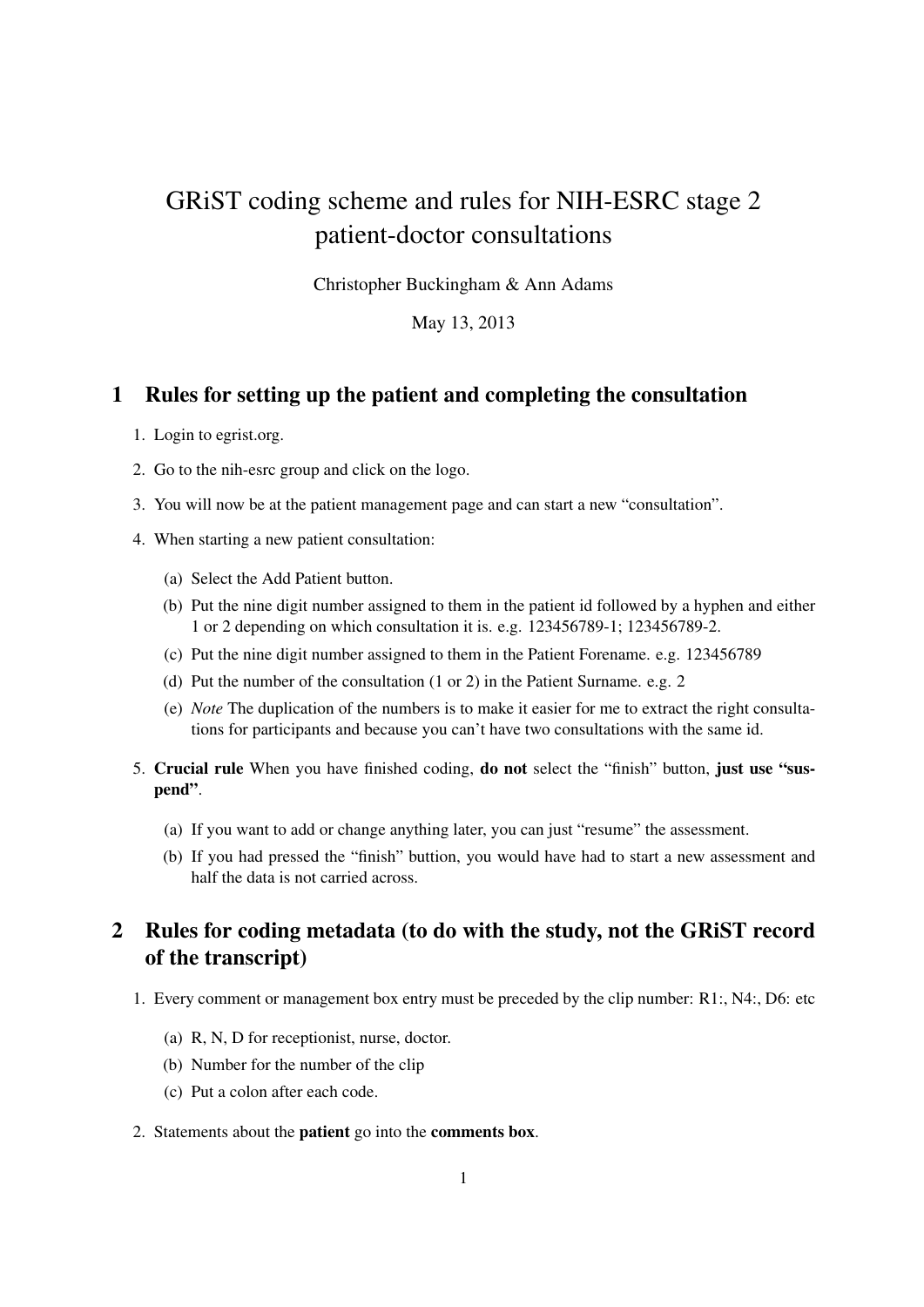- 3. Statements about other people (doctor, family, etc) go in the management box.
- 4. Demographics will let you record all the participant details you need. For all of them, select the "who I am" node of the mind map.
	- (a) Age will need to be put in the "date of birth" box as the year only, using all four digits. e.g. 1976
	- (b) Recording information about the doctor's gender and ethnicity will be in the management boxes for each one as follows:
		- i. Write Y for concordant or N if not concordant with the patient.
		- ii. We will then know that this means the same/different gender/ethnicity.
- 5. Doctor's communication style
	- (a) Select the relationships node of the mind map
	- (b) Put HPC or LPC (high/low patient centered) in the management box, for the question "To what extent do you have people you can confide in and who care about you?".
- 6. To provide information about family history of depression/mental illness:
	- (a) Select the "serious mental illness" node of the mind map.
	- (b) Put Y or N in the management box of "Do you have any history of serious mental-health problems (past or present)?" for mental illness in general.
- 7. The patient's presenting complaint details go in the comment box of depression:
	- (a) Select the mind map node for depression
	- (b) In the comment box for "Do you have any experience of depression (past or present)?", use the following codes followed by a colon, before any qualifying comment you might also want to add:
		- i. B: Bereavement
		- ii. S: Separation from loved ones
		- iii. PIll: Physical illness
		- iv. PInj: Physical injury
		- v. F: Finanical problems
		- vi. M: Mental illness
		- vii. W: Work/study stress
		- viii. N: Non-specific
- 8. Question to the patient about would you like to see the same or a different doctor?
	- (a) Select the "treatment or medication" mind map node
	- (b) Put "same" or "different" in the comment box for the service support question "To what extent do you feel that your health, social care, or community services are helping you effectively?"
- 9. Question to the patient about preferring medication or therapy: